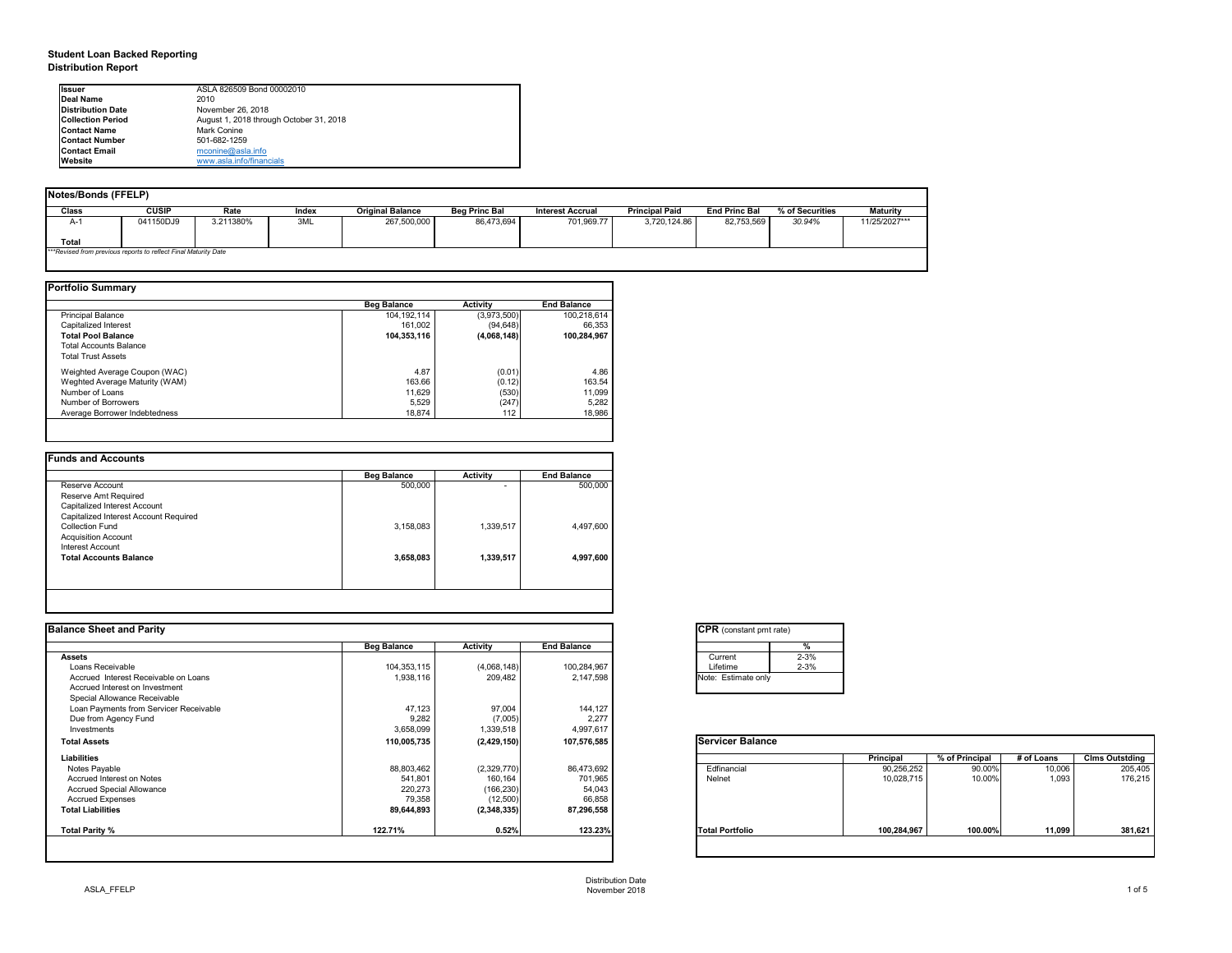# **Student Loan Backed Reporting Distribution Report**

### **Delinquency Status**

|                           | # of Loans       |               |                  | <b>Principal</b> |                  | % of Principal |                  | <b>WAC</b>    |                  | <b>WARM</b>   |  |
|---------------------------|------------------|---------------|------------------|------------------|------------------|----------------|------------------|---------------|------------------|---------------|--|
|                           | <b>Beginning</b> | <b>Ending</b> | <b>Beginning</b> | <b>Ending</b>    | <b>Beginning</b> | <b>Ending</b>  | <b>Beginning</b> | <b>Ending</b> | <b>Beginning</b> | <b>Ending</b> |  |
| In School                 |                  |               | 4,434            | 4,434            | 0.00%            | 0.00%          | 4.23             | 4.23          | 120.00           | 120.00        |  |
| Grace                     |                  |               | 13,699           | 12,125           | 0.01%            | 0.01%          | 5.30             | 5.16          | 111.40           | 115.73        |  |
| Repayment                 |                  |               |                  |                  |                  |                |                  |               |                  |               |  |
| Current                   | 8,477            | 8,132         | 80,281,210       | 77,649,342       | 76.93%           | 77.43%         | 4.76             | 4.78          | 167.11           | 166.32        |  |
| 31-60 Days Delinquent     | 299              | 287           | 2,040,422        | 2,362,470        | 1.96%            | 2.36%          | 5.23             | 5.17          | 140.93           | 163.16        |  |
| 61-90 Days Delinquent     | 251              | 194           | 1,989,010        | 1,796,734        | 1.91%            | 1.79%          | 5.14             | 5.55          | 150.54           | 140.24        |  |
| 91-120 Days Delingent     | 227              | 172           | 1,698,837        | 1,174,195        | 1.63%            | 1.17%          | 5.61             | 4.93          | 151.05           | 129.52        |  |
| 121-180 Days Delinquent   | 198              | 213           | 1,711,878        | 1,462,486        | 1.64%            | 1.46%          | 4.83             | 4.96          | 154.79           | 143.75        |  |
| 181-270 Days Delinquent   | 197              | 239           | 1,386,526        | 1,765,526        | 1.33%            | 1.76%          | 5.08             | 5.09          | 164.90           | 153.51        |  |
| 271+ Days Delinquent      | 108              | 81            | 695,714          | 466,163          | 0.67%            | 0.46%          | 4.79             | 5.38          | 133.14           | 139.49        |  |
| <b>Total Repayment</b>    | 9,757            | 9,318         | 89,803,598       | 86,676,916       | 86.06%           | 86.43%         | 4.79             | 4.81          | 165.52           | 164.57        |  |
| Forbearance               | 870              | 938           | 7,937,990        | 7,964,402        | 7.61%            | 7.94%          | 5.43             | 5.18          | 157.06           | 158.36        |  |
| Deferment                 | 849              | 793           | 5,708,017        | 5,239,156        | 5.47%            | 5.22%          | 5.32             | 5.22          | 151.15           | 155.81        |  |
| <b>Claims in Progress</b> | 145              |               | 885,377          | 381,621          | 0.85%            | 0.38%          | 5.06             | 4.90          | 120.87           | 128.94        |  |
| <b>Claims Denied</b>      |                  |               |                  | 6,315            |                  | 0.01%          |                  |               |                  |               |  |
| <b>Total Portfolio</b>    | 11,629           | 11,099        | 104,353,115      | 100,284,967      | 100.00%          | 100.00%        | 4.87             | 4.86          | 163.72           | 163.54        |  |

|                                     |                  | # of Loans    |                  | <b>Principal</b> |                  | % of Principal |                  | <b>WAC</b>    |                  | <b>WARM</b>   |  |
|-------------------------------------|------------------|---------------|------------------|------------------|------------------|----------------|------------------|---------------|------------------|---------------|--|
|                                     | <b>Beginning</b> | <b>Ending</b> | <b>Beginning</b> | <b>Ending</b>    | <b>Beginning</b> | Ending         | <b>Beginning</b> | <b>Ending</b> | <b>Beginning</b> | <b>Ending</b> |  |
| Current                             | 8,477            | 8,132         | 80,281,210       | 77,649,342       | 89.40%           | 89.58%         | 4.76             | 4.78          | 167.11           | 166.32        |  |
| 31-60 Days Delinquent               | 299              | 287           | 2,040,422        | 2,362,470        | 2.27%            | 2.73%          | 5.23             | 5.17          | 140.93           | 163.16        |  |
| 61-90 Days Delinquent               | 251              | 194           | 1,989,010        | 1,796,734        | 2.21%            | 2.07%          | 5.14             | 5.55          | 150.54           | 140.24        |  |
| 91-120 Days Delinqent               | 227              | 172           | 1,698,837        | 1,174,195        | 1.89%            | 1.35%          | 5.61             | 4.93          | 151.05           | 129.52        |  |
| 121-180 Days Delinquent             | 198              | 213           | 1,711,878        | 1,462,486        | 1.91%            | 1.69%          | 4.83             | 4.96          | 154.79           | 143.75        |  |
| 181-270 Days Delinquent             | 197              | 239           | ,386,526         | 1,765,526        | 1.54%            | 2.04%          | 5.08             | 5.09          | 164.90           | 153.51        |  |
| 271+ Days Delinquent                | 108              |               | 695,714          | 466,163          | 0.77%            | 0.54%          | 4.79             | 5.38          | 133.14           | 139.49        |  |
| <b>Total Portfolio in Repayment</b> | 9,757            | 9,318         | 89,803,598       | 86,676,916       | 100.00%          | 100.00%        | 4.79             | 4.81          | 165.52           | 164.57        |  |

| <b>Portfolio by Loan Type</b>           |                  |            |                  |                  |                  |                |                  |            |                  |               |
|-----------------------------------------|------------------|------------|------------------|------------------|------------------|----------------|------------------|------------|------------------|---------------|
|                                         |                  | # of Loans |                  | <b>Principal</b> |                  | % of Principal |                  | <b>WAC</b> | WARM             |               |
|                                         | <b>Beginning</b> | Ending     | <b>Beginning</b> | <b>Ending</b>    | <b>Beginning</b> | Ending         | <b>Beginning</b> | Ending     | <b>Beginning</b> | <b>Ending</b> |
| <b>Subsidized Consolidation Loans</b>   | 3,451            | 3,328      | 40,377,665       | 38,858,560       | 38.69%           | 38.75%         | 4.93             | 4.92       | 157.66           | 157.03        |
| <b>Unsubsidized Consolidation Loans</b> | 3,482            | 3,358      | 49,135,958       | 47,643,179       | 47.09%           | 47.51%         | 4.82             | 4.81       | 180.18           | 179.87        |
| <b>Subsidized Stafford Loans</b>        | 2,972            | 2,813      | 7,711,091        | 7,228,979        | 7.39%            | 7.21%          | 4.78             | 4.78       | 118.03           | 118.77        |
| Unsubsidized Stafford Loans             | 1,660            | 1,546      | 6,790,194        | 6,259,460        | 6.51%            | 6.24%          | 4.96             | 4.95       | 134.84           | 135.08        |
| PLUS/GradPLUS Loans                     | 62               |            | 322,559          | 277,929          | 0.31%            | 0.28%          | 7.36             | 7.48       | 93.03            | 81.79         |
| SLS Loans                               |                  |            | 15,648           | 16,860           | 0.01%            | 0.02%          | 5.45             | 5.45       | 134.25           | 132.25        |
| <b>Total Portfolio</b>                  | 11,629           | 11,099     | 104,353,115      | 100,284,967      | 100.00%          | 100.00%        | 4.87             | 4.86       | 163.66           | 163.54        |
|                                         |                  |            |                  |                  |                  |                |                  |            |                  |               |

| Portfolio by Program Type                  |                  |        |                  |               |                  |               |                  |               |                  |               |
|--------------------------------------------|------------------|--------|------------------|---------------|------------------|---------------|------------------|---------------|------------------|---------------|
|                                            | # of Loans       |        | <b>Principal</b> |               | % of Principal   |               | <b>WAC</b>       |               | <b>WARM</b>      |               |
|                                            | <b>Beginning</b> | Ending | <b>Beginning</b> | <b>Ending</b> | <b>Beginning</b> | <b>Ending</b> | <b>Beginning</b> | <b>Ending</b> | <b>Beginning</b> | <b>Ending</b> |
| Graduate / 4-Year Loans                    | 10,233           | 9,787  | 96,395,427       | 92,760,092    | 92.37%           | 92.50%        | 4.82             | 4.81          | 4.82             | 165.41        |
| 2-Year Loans                               | 1,200            | 1,126  | 6,199,087        | 5,820,946     | 5.94%            | 5.80%         | 5.66             | 5.64          | 5.66             | 138.22        |
| Proprietary / Technical / Vocational Loans | 158              | 148    | 845,293          | 794,917       | 0.81%            | 0.79%         | 5.67             | 5.62          | 5.67             | 140.55        |
| Unknown (Consolidation) Loans              | 38               | 38     | 913,309          | 909,012       | 0.88%            | 0.91%         | 4.70             | 4.70          | 4.70             | 154.60        |
| Other Loans                                |                  |        |                  |               |                  |               |                  |               |                  |               |
| <b>Total Portfolio</b>                     | 11,629           | 11,099 | 104,353,115      | 100,284,967   | 100.00%          | 100.00%       | 4.87             | 4.86          | 163.66           | 163.54        |
|                                            |                  |        |                  |               |                  |               |                  |               |                  |               |

|                    |                  | # of Loans    |                  | <b>Principal</b> |                  | % of Principal |  |
|--------------------|------------------|---------------|------------------|------------------|------------------|----------------|--|
|                    | <b>Beginning</b> | <b>Ending</b> | <b>Beginning</b> | <b>Ending</b>    | <b>Beginning</b> | <b>Ending</b>  |  |
| <b>Fixed Loans</b> | 7,778            | 7,473         | 93,009,722       | 89,717,681       | 89.13%           | 89.46%         |  |
| Variable Loans     | 3,851            | 3,626         | 11,343,393       | 10,567,286       | 10.87%           | 10.54%         |  |
| T-Bill Loans       | 3,846            | 3,622         | 11,322,309       | 10,545,815       | 10.85%           | 10.52%         |  |
| <b>CMT Loans</b>   |                  |               | 21,084           | 21,471           | 0.02%            | 0.02%          |  |
| Total Portfolio    | 11,629           | 11,099        | 104,353,115      | 100,284,967      | 100.00%          | 100.00%        |  |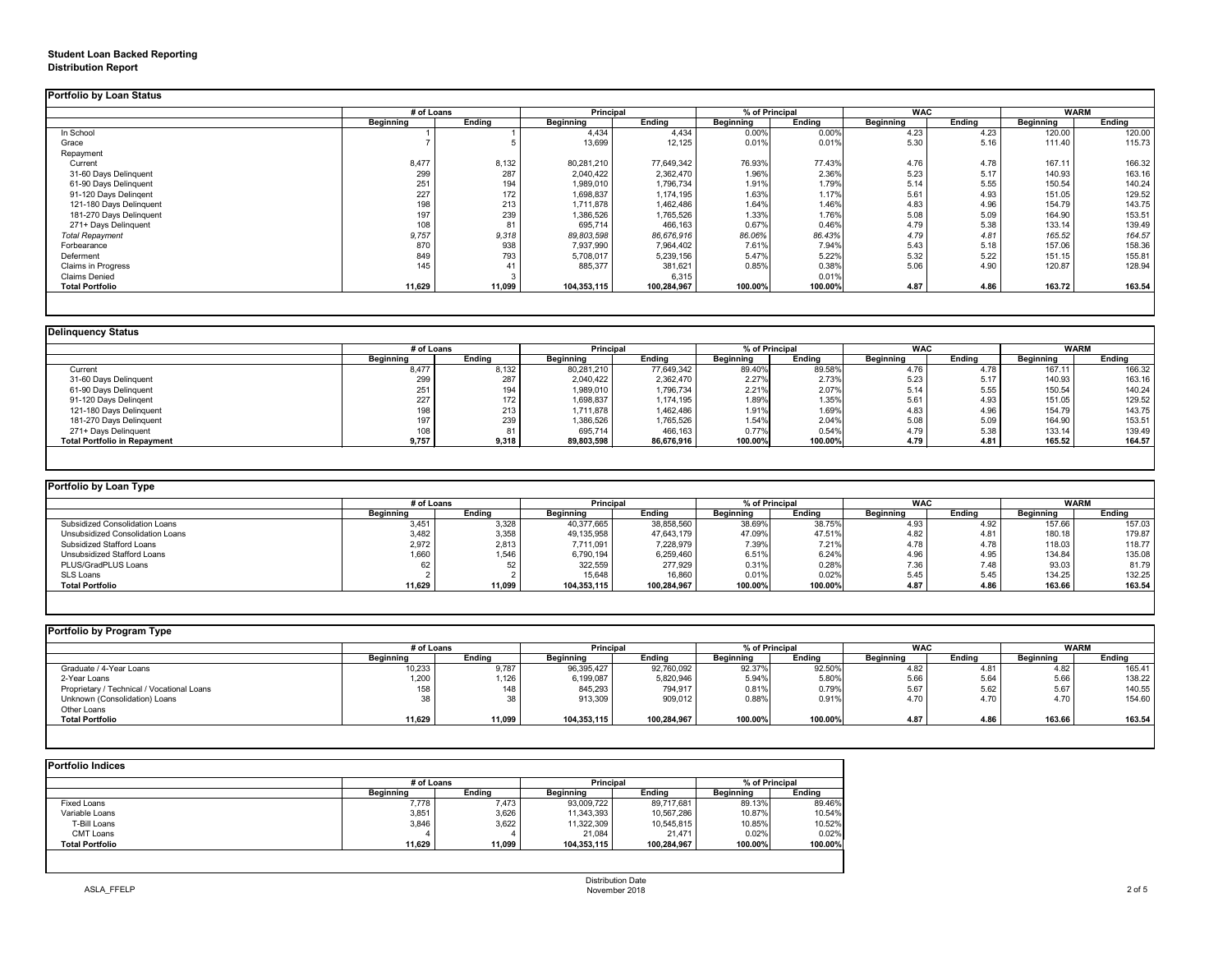**Distribution Date** November 26, 2018<br>**Collection Period** August 1, 2018, through Octobe August 1, 2018, through October 31, 2018

# **Collection Activity**

| as of 10/31/2018 |
|------------------|
| 3,158,083        |
| 4,872,477        |
|                  |
|                  |
|                  |
| 14,694           |
|                  |
|                  |
|                  |
| (89, 922)        |
| (163, 436)       |
|                  |
| (3,294,296)      |
|                  |
|                  |
| 4,497,600        |
|                  |

| <b>Fees Due for Current Period</b>                                | as of 10/31/2018 |
|-------------------------------------------------------------------|------------------|
| <b>Indenture Trustee Fees</b>                                     | 8,647.37         |
| <b>Servicing Fees</b>                                             | 58,501           |
| <b>Administration Fees</b>                                        | 8,357            |
| Late Fees                                                         |                  |
| Other Fees                                                        |                  |
| <b>Total Fees</b>                                                 | 75,505.37        |
|                                                                   |                  |
| <b>Cumulative Default Rate</b>                                    | as of 10/31/2018 |
| <b>Current Period's Defaults</b>                                  | 529,011.52       |
| <b>Cumulative Defaults</b>                                        | 55, 163, 432.87  |
| Loans for which claims have been filed as of applicable month end | 1,766,417.01     |
| <b>Cumulative Default Rate</b>                                    | 22.41%           |

| Cumulative Recoveries (including reimbursements and collections) |               |
|------------------------------------------------------------------|---------------|
| <b>Payments from Guarantor</b>                                   | 54,109,177.75 |
| <b>Borrower Recoveries</b>                                       | n/a           |
| <b>Recovery Rate</b>                                             | 98.09%        |
| <b>Cumulative Net Loss</b>                                       | 1,054,255.12  |
| <b>Cumulative Net Loss</b>                                       | 0.43%         |
|                                                                  |               |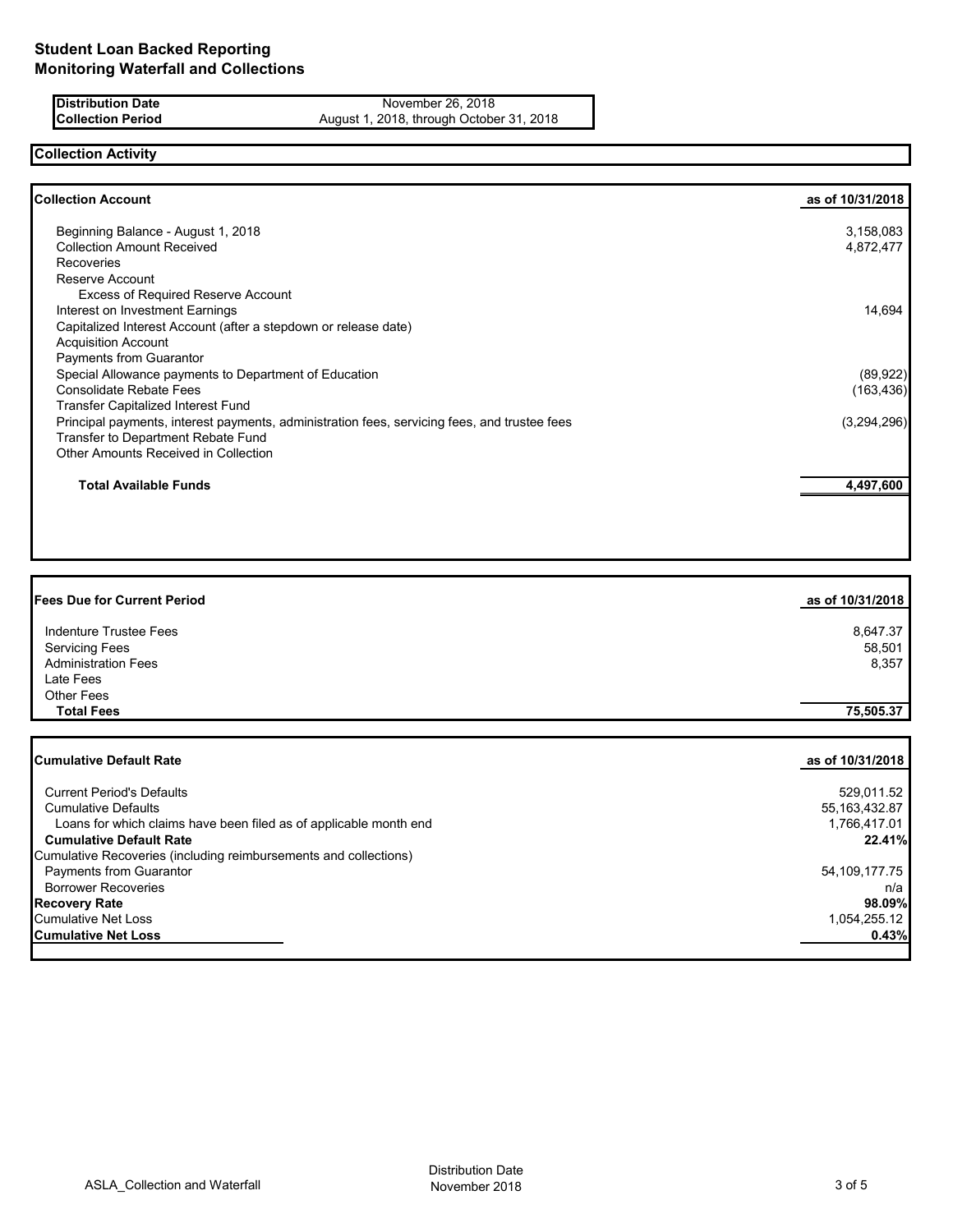# **Waterfall Activity**

|                                                                                           | 4,497,600 |
|-------------------------------------------------------------------------------------------|-----------|
|                                                                                           |           |
|                                                                                           |           |
| 8,647.37                                                                                  | 4,488,953 |
| 58,501                                                                                    | 4,430,452 |
| 8,357                                                                                     | 4,422,095 |
| 701,969.77                                                                                | 3,720,125 |
| Sixth: Reinstate the balance of the Reserve Fund up to the Specified Reserve Fund Balance |           |
| 3,720,124.86                                                                              | 0         |
|                                                                                           |           |

| <b>Principal and Interest Distributions</b>    | <b>Class A-1</b> |
|------------------------------------------------|------------------|
|                                                |                  |
| <b>Quarterly Interest Due</b>                  | 701,970          |
| <b>Quarterly Interest Paid</b>                 | 701,970          |
| Interest Shortfall                             |                  |
| Interest Carryover Due                         |                  |
| Interest Carryover Paid                        |                  |
| Interest Carryover                             |                  |
| <b>Quarterly Principal Distribution Amount</b> | 3,720,125        |
| <b>Quarterly Principal Paid</b>                | 3,720,125        |
| Shortfall                                      |                  |
| <b>Total Distribution Amount</b>               | 4,422,094.63     |
|                                                |                  |